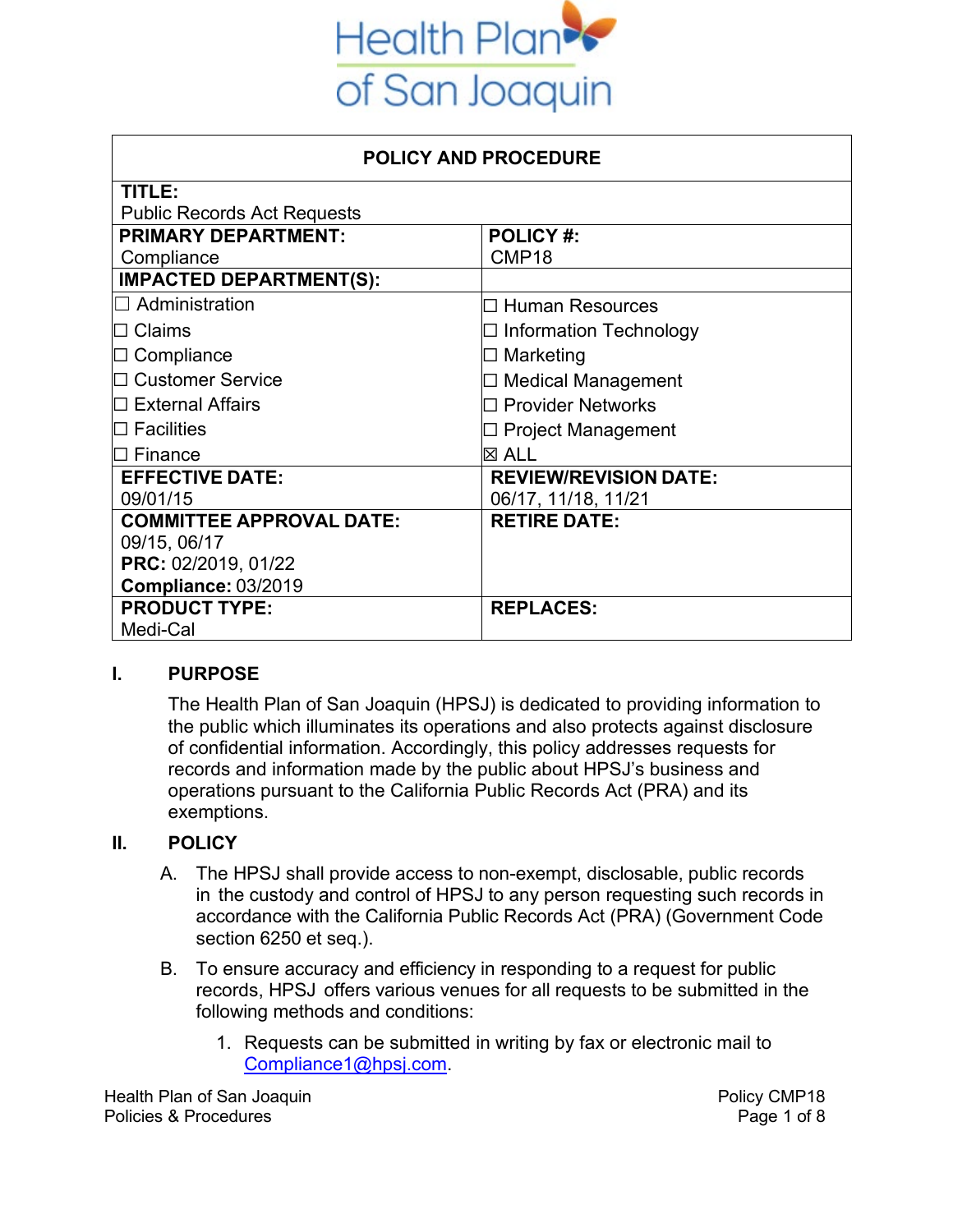

- 2. Requests can be submitted using the Access Health Information Form available for download on [www.hpsj.com](http://www.hpsj.com/) (HPSJ's public website). A copy of the form may also be requested by mail, fax or a phone call using the information published under the "Contact Us" section of the [www.hpsj.com](http://www.hpsj.com/) web site.
- 3. Requests may also be made orally, by telephone or in person at a public counter in one of our offices located in 7751 South Manthey Road, French Camp, CA 95231-9802 and 1025 J Street, Modesto, CA 95354.
- 4. Requestors do not need to disclose their identity, or why they want the records.
- 5. Requests must reasonably describe an identifiable record so that HPSJ can decipher what records are being requested. However, specific and focused requests facilitate prompt disclosure.
- C. HPSJ records may be inspected during regular business hours. If HPSJ needs to locate the records, gather them for inspection and redact information prior to disclosure, an appointment to inspect the records may be necessary. In lieu of providing inspection access at HPSJ's offices, HPSJ may post the public record on its website and direct the requestor to its website. If the requestor is unable to access the website, HPSJ will produce any nonexempted records.
- D. When copies of records are requested, HPSJ generally has 10 calendar days to determine whether it will comply with the request and notify the requestor of its determination. However, it is not required to fulfill the request within the 10 days. HPSJ may extend the 10-day period by an additional 14 days if there is a need to:
	- 1. Communicate with field offices.
	- 2. Examine voluminous records
	- 3. Construct computer reports

If HPSJ cannot provide the records during the time for making the determination, it will provide a good faith estimate of when the records will be available.

- E. Exemptions:
	- 1. Preliminary drafts, notes, or interagency or intra-agency memoranda that are not retained by the public agency in the ordinary course of business, if the public interest in withholding those records clearly outweighs the public interest in disclosure.
	- 2. Records pertaining to pending litigation to which the public agency is a party, or to claims made pursuant to Division 3.6 (commencing with Section 810), until the pending litigation or claim has been

Health Plan of San Joaquin **Policy CMP18** Policies & Procedures **Page 2 of 8**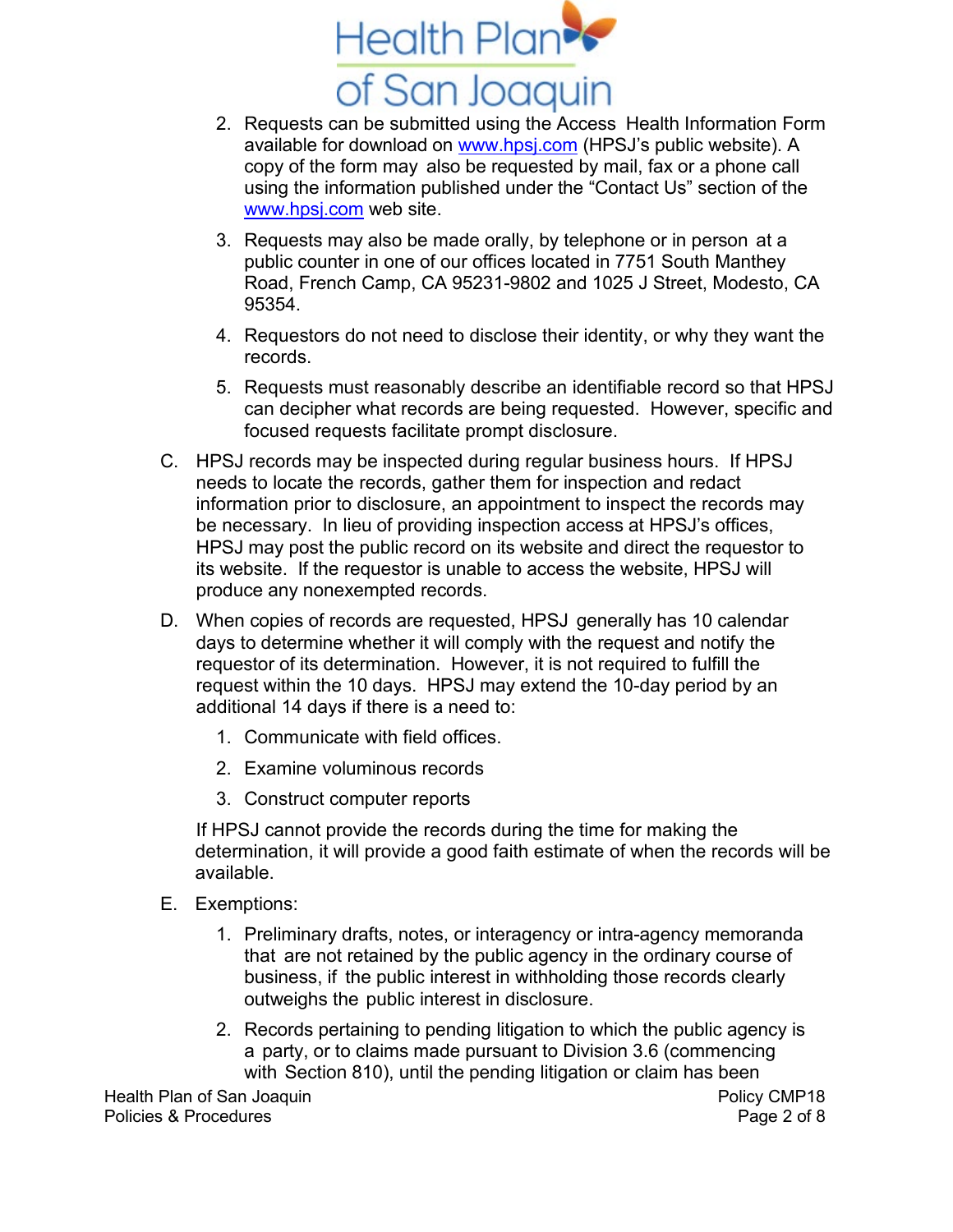

finally adjudicated or otherwise settled

- 3. Personnel, medical, or similar records, the disclosure of which would constitute an unwarranted invasion of personal privacy. This includes personal information required by the employer.
- 4. Records of complaints to, or investigations conducted by, or records of intelligence information or security procedures of, the office of the Attorney General and the Department of Justice, the Office of Emergency Services and any state or local police agency, or any investigatory or security files compiled by any other state or local police agency, or any investigatory or security files compiled by any other state or local agency for correctional, law enforcement, or licensing purposes. However, state and local law enforcement agencies shall disclose the names and addresses of persons involved in, or witnesses other than confidential informants to, the incident, the description of any property involved, the date, time, and location of the incident, all diagrams, statements of the parties involved in the incident, the statements of all witnesses, other than confidential informants, to the victims of an incident, or an authorized representative thereof, an insurance carrier against which a claim has been or might be made, and any person suffering bodily injury or property damage or loss, as the result of the incident caused by arson, burglary, fire, explosion, larceny, robbery, carjacking, vandalism, vehicle theft, or a crime as defined by subdivision(b) of Section 13951, unless the disclosure would endanger the safety of a witness or other person involved in the investigation, or unless disclosure would endanger the successful completion of the investigation or a related investigation. However, this subdivision does not require the disclosure of that portion of those investigative files that reflects the analysis or conclusions of the investigating officer.
- 5. Information Technology Systems Security Records when they reveal vulnerabilities to attack or would increase the potential for an attack on HPSJ's security system.
- 6. Any records involving attorney-client privilege, attorney work product including legal advice and impressions and conclusions of HPSJ's attorneys.
- 7. Test questions, scoring keys, and other examination data used to administer a licensing examination, examination for employment, or academic examination, except as provided for in Chapter 3 (commencing with Section 99150) of Part 65 of Division 14 of Title 3 of the Education Code.
- 8. Records, the disclosure of which is exempted or prohibited pursuant to federal or state law, including, but not limited to, provisions of the Evidence Code relating to privilege.

Health Plan of San Joaquin **Policy CMP18** Policies & Procedures **Page 3 of 8**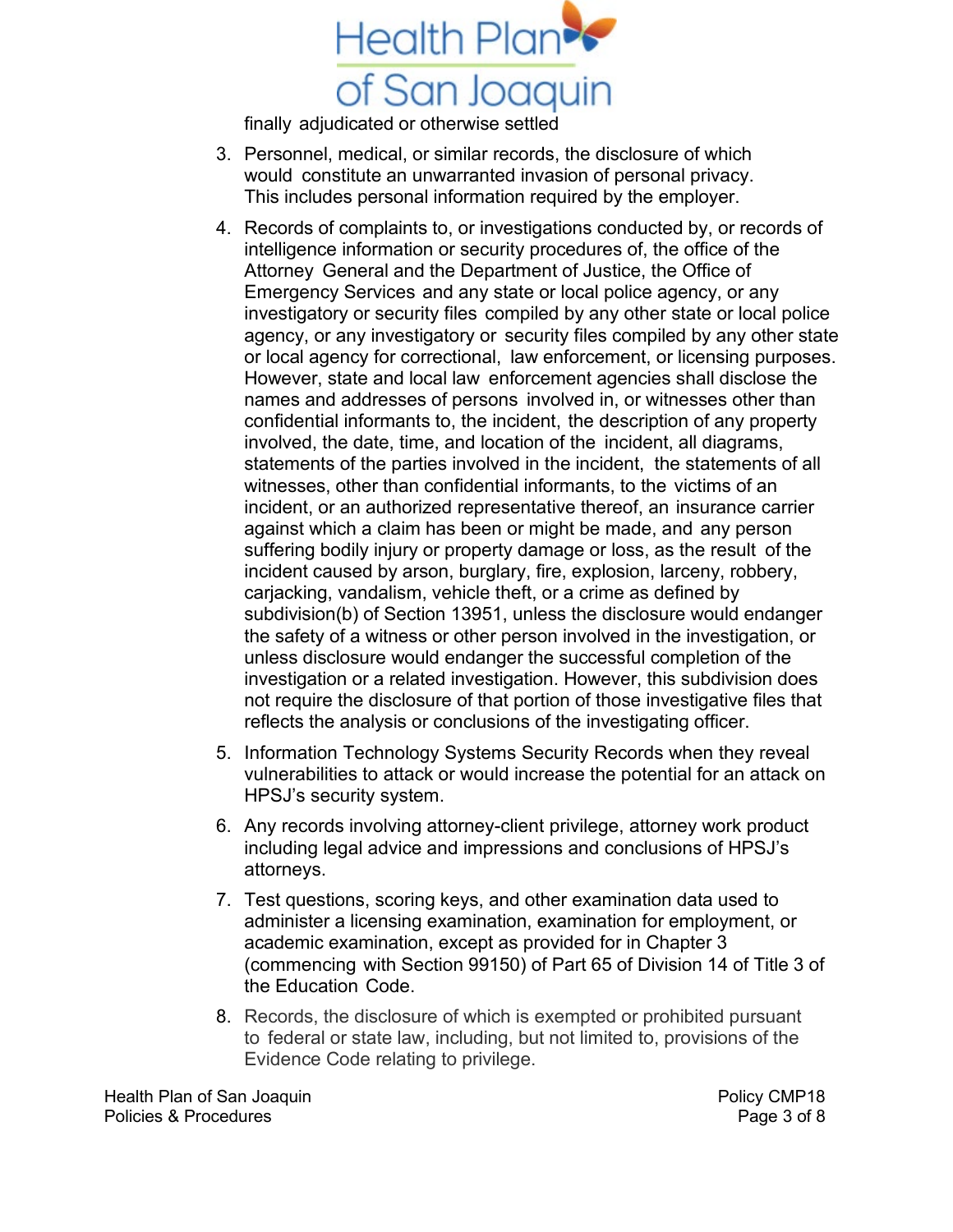

- 9. Statements of personal worth or personal financial data required by a licensing agency and filed by an applicant with the licensing agency to establish his or her personal qualification for the license, certificate, or permit applied for.
- 10.Records of state agencies related to activities governed by Article 2.6 (commencing with Section 14081), Article 2.8 (commencing with Section 14087.5), and Article 2.91 (commencing with Section 14089) of Chapter 7 of Part 3 of Division 9 of the Welfare and Institutions Code, that reveal the special negotiator's deliberative processes, discussions, communications, records involved in a decision making process or any other portion of the negotiations with providers of health care services, impressions, opinions, recommendations, meeting minutes, research, work product, theories, or strategy, or that provide instruction, advice, or training to employees.
- 11.Official Information: HPSJ may refuse to disclose official information which is defined as information acquired in confidence by a public employee in the course of their duty.
- 12.Disclosure of the rates of payment for health care services or the commission's deliberative processes, discussions, communications, or any other portion of the negotiations with providers of health care services for rates of payment, until three years after the agreement is executed.
- F. Fees (Government Code 6253(b)).
	- 1. Cost of reproducing records may be charged as follows: Copies: \$0.10 per page, \$5.00 per CD or DVD
	- 2. Special requests that require computer programming, perform data extraction, or construct a custom report: requestor can be charged for the actual cost of time HPSJ spends on the project, as well as the cost of any special supplies or services used. The internal cost of the IT developer rate will be based on the ongoing hourly rate at the time of the request. The fee is to be collected before HPSJ commences with work.
	- 3. HPSJ shall not collect any fees for on-site inspection per Government Code Section 6253. Fees cannot be collected for HPSJ staff time to search, review, or redact records pursuant to PRA requests.

# **III. PROCEDURE**

A. FULFILMENT:

HPSJ will fulfill public record requests pursuant to the California Public Records Act (PRA) as outlined in this policy.

B. PRA CCORDINATOR:

Health Plan of San Joaquin **Policy CMP18** Policies & Procedures **Page 4 of 8** Staff are directed to forward the request as soon as practicable to the PRA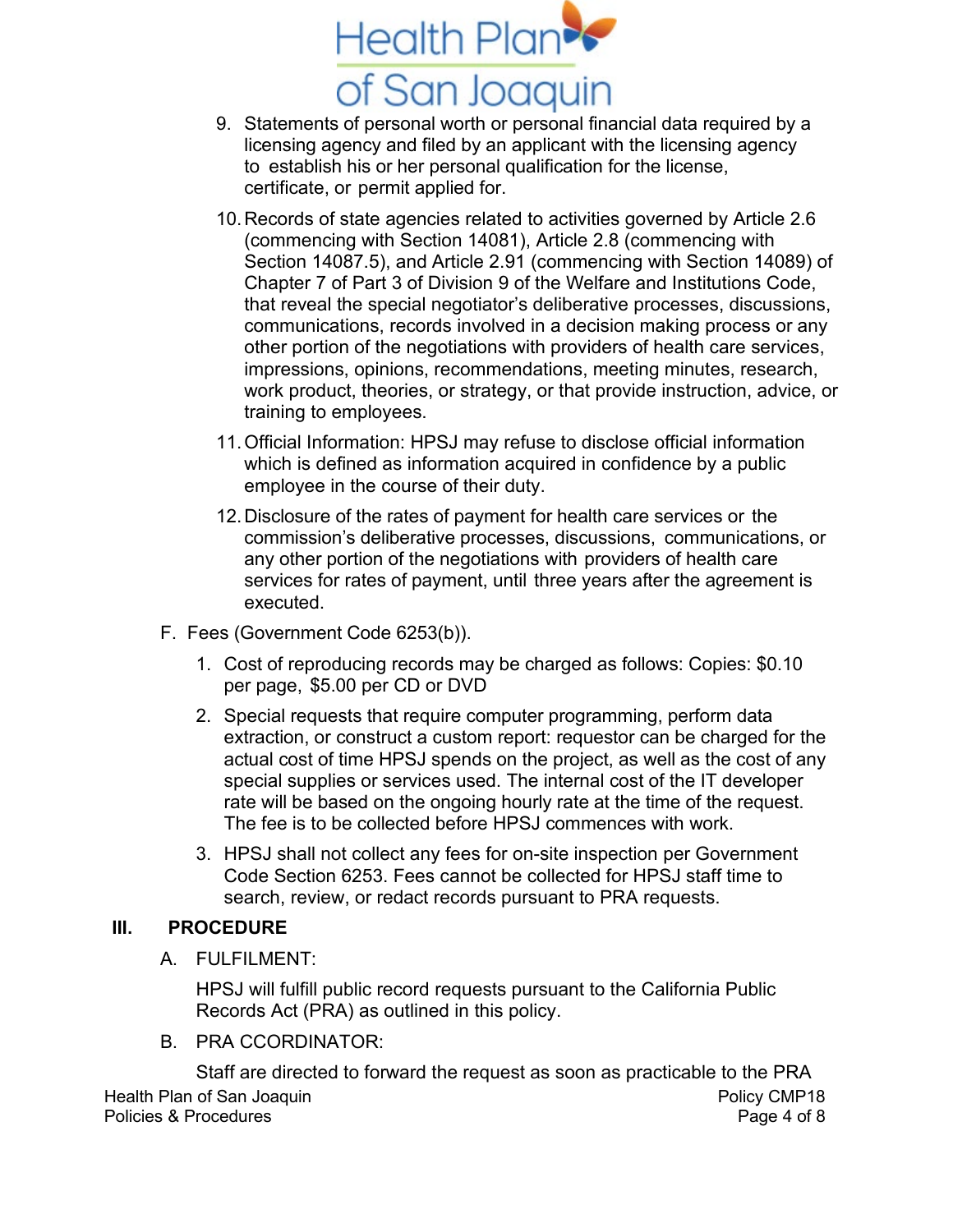

Coordinator. The PRA Coordinator shall be responsible for addressing and tracking PRA requests and coordinating the identification of records sought and providing a response to the requestor.

## C. PROCESSING PUBLIC RECORDS ACT REQUESTS:

Upon receipt of a PRA request, the PRA Coordinator should take the following actions:

## 1. **Log and Track the Request:**

The PRA Coordinator shall log and track all PRA requests received by HPSJ in a format designed ensure proper compliance with the PRA as well as accountability.

## 2. **Review:**

The PRA Coordinator shall conduct an initial review of each PRA request to determine whether it is sufficiently certain to enable a response. If a PRA request is uncertain or ambiguous, the PRA Coordinator should either (i) contact the requesting person to ascertain the nature and scope of the request, or (ii) identify the presumed nature and scope of the request in the written response (to allow the requesting person to understand how the request was interpreted and to follow up on it if desired).

#### 3. **Locate Documents:**

The PRA Coordinator acts as the point person in locating and gathering the non-exempt documents sought in the PRA request.

## 4. **Prepare PRA Response**:

The PRA Coordinator will provide a written response to the person submitting the PRA request within 10 calendar days of its receipt (see Government Code § 6253(a)). The written response should state which categories of records will be disclosed and which categories of records (or portions thereof) are exempt from disclosure. The PRA Coordinator may contact HPSJ's Legal Counsel to determine the scope of any exemptions under the PRA and whether they apply in a particular instance.

#### 5. **Additional Time for Response:**

If unusual circumstances render it impracticable to respond to a PRA request within the 10-calendar-day requirement, then the PRA Coordinator should send a letter to the requesting person indicating that up to an additional 14 days may be needed to respond to the PRA request (per Government Code § 6253(c)). Unusual circumstances include:

1. The need to search for and collect the requested records from field facilities or other establishments that are separate from the office processing the request.

Health Plan of San Joaquin **Policy CMP18** Policies & Procedures **Page 5 of 8**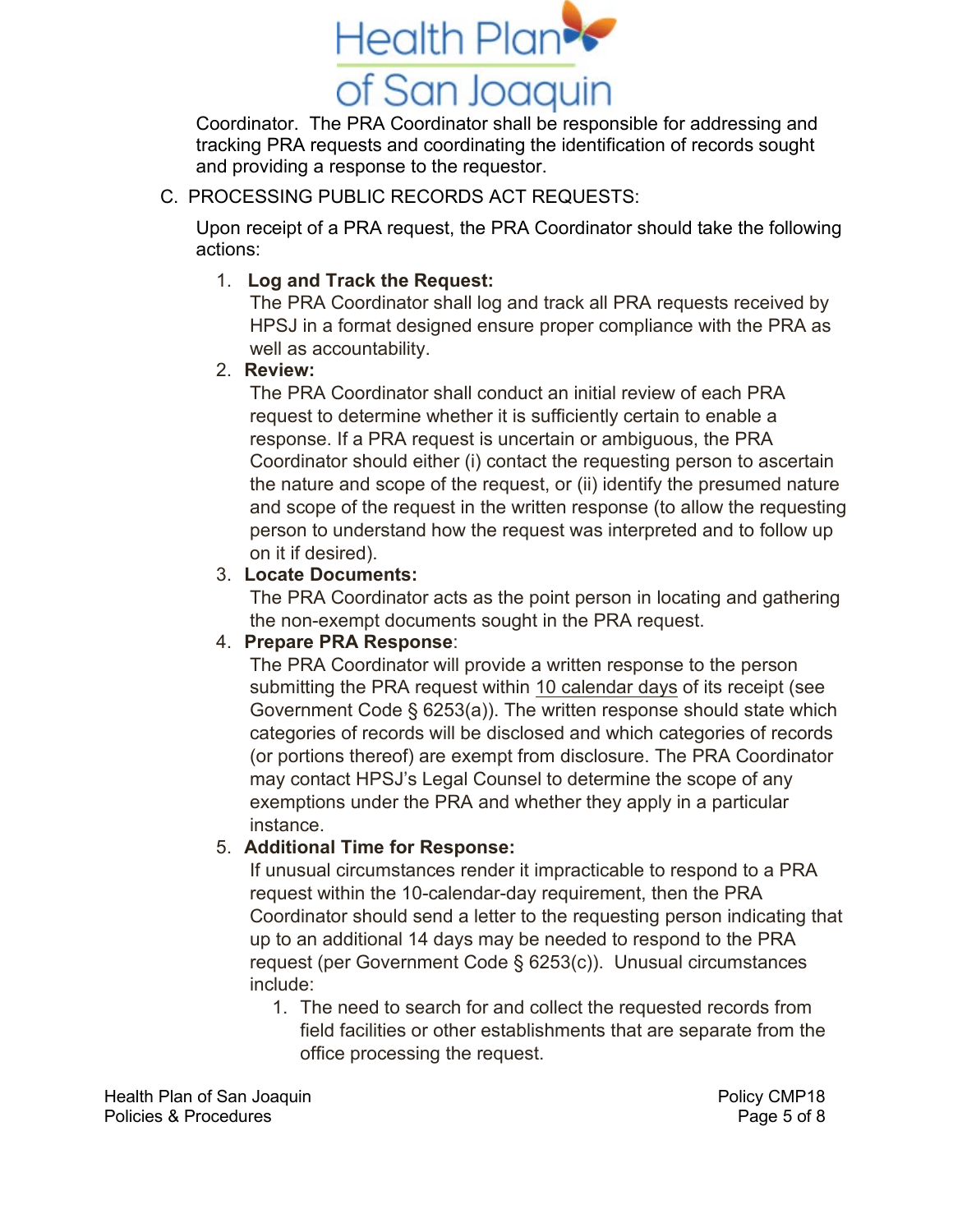

- 2. The need to search for, collect, and appropriately examine a voluminous amount of separate and distinct records that are demanded in a single request.
- 3. The need for consultation, which shall be conducted with all practicable speed, with another agency having substantial interest in the determination of the request or among two or more components of the agency having substantial subject matter interest therein.
- 4. The need to compile data, to write programming language or a computer program, or to construct a computer report to extract data.

# 6. **Disclose Records:**

Generally, records to be provided in response to a PRA request shall be given in the format in which HPSJ holds the information. The PRA also contains certain requirements regarding the production of records in electronic format, as follows.

1. **Electronic Format:**

Generally, if a requesting person asks for the information to be produced in an electronic format, then HPSJ should comply with the request if practicable. However, if doing so requires programming or computer services, then the requesting person shall pay the cost of such services . In no event shall proprietary software be disclosed in response to a PRA request.

# 2. **Records on Website:**

Requested records may be provided on HPSJ's website, and the requesting person may be directed to the location on the Internet where the record is posted. If the requesting person is unable to access the Internet or reproduce a copy from the website, then the HPSJ shall provide a hard copy of the record pursuant to the terms of this policy.

# 7. **If a request is not specific and focused, HPSJ staff can:**

- 1. Assist the requester to identify public records that are responsive to the request or to the purpose of the request;
- 2. Describe the information technology or physical location in which the public records exist, and;
- 3. Provide suggestions for overcoming any practical barriers to disclosure of the public records sought. Required by Government Code Section 6253.1. HPSJ does not supplement responses to previous requests when new records are created or received. A separate request must be submitted each time records are sought.
- 4. HPSJ will not create records in response to a PRA request or to

Health Plan of San Joaquin **Policy CMP18** Policies & Procedures **Page 6 of 8**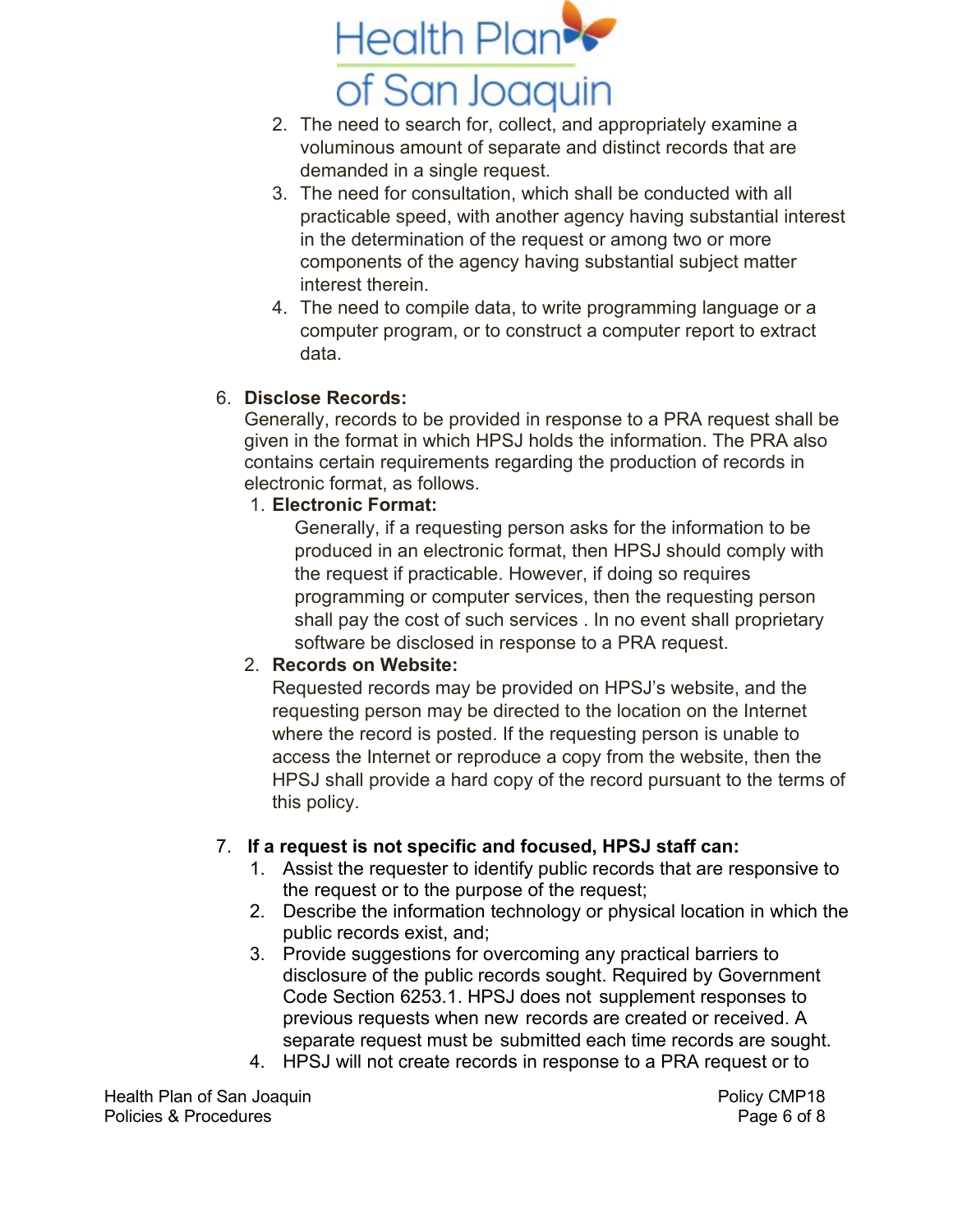

produce documents pursuant to the request.

- 5. If there are records that are responses to a PRA request, but the records are not required or not allowed to be released, HPSJ must explain that the record is exempt from disclosure or that the public interest in keeping the record is exempt from disclosure or that the public interest in keeping the records confidential outweighs the public interest in disclosing the records In accordance with Government Code Section 6255.
- 6. Confidential information including social security numbers and other protected Health Information pursuant to HIPAA should never be disclosed or released.
- 7. Once the records to be pulled are identified, inform the requestor of the cost of the copies (if any).
- 8. Produce the full or redacted records that are responsive to the request with template letter indicating that the request has been fulfilled.
- 9. HPSJ will make records available by, electronic form, hardcopy, CD, or DVD in accordance with Government Code 6253.9(e).

# **IV. ATTACHMENT(S)**

A. HPSJ Request to Access Health Information Form.

## **V. REFERENCES**

- A. 45 CFR Part §160 and §164 HIPAA
- B. California Education Code Section 99150 et. seq.
- C. California Government Code Section 810 et. seq.
- D. California Government Code Section 6250 et seq.
- E. California Government Code Section 13951.
- F. Welfare and Institutions Code Section 14081 et. seq.
- G. Welfare and Institutions Code Section 14087.5 et. seq.

# **VI. REGULATORY AGENCY APPROVALS**

Not Applicable

# **VII. REVISION HISTORY**

| <b>STATUS</b> | <b>DATE</b><br><b>REVISED</b> | <b>REVISION SUMMARY</b>                                  |
|---------------|-------------------------------|----------------------------------------------------------|
| Revised       | 11/07/18                      | Updated P&P to place in new template and for<br>clarity. |
| Revised       | 12/01/2021                    | Updated P&P                                              |

Health Plan of San Joaquin **Policy CMP18** Policies & Procedures **Page 7 of 8**